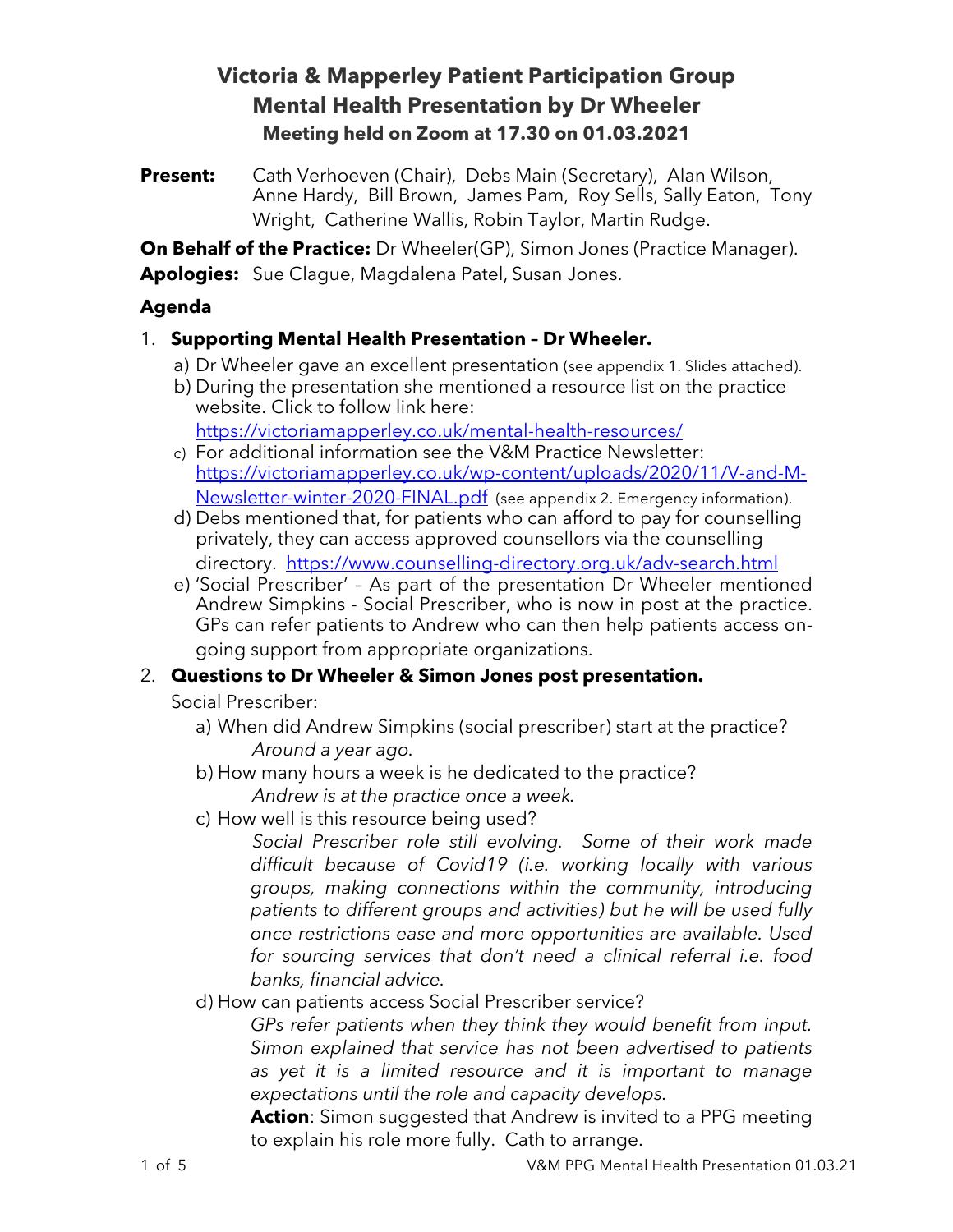- e) Simon mentioned that, as part of a national scheme, the PCN will have a mental health worker assigned to support the practice and the social prescriber.
- f) The practice also has a Physiotherapist and a Pharmacist working for them as part of the PCN. However, as a new initiative, how the pharmacist will work within the practice and the PCN is still being debated to find an optimal way for them to work e.g. the pharmacist will do medication reviews.
	- The PPG felt that the practice should be involving the PPG/patients in discussions about how these resources are used. It would be helpful if patients were made aware of services available and how they can be accessed i.e. via referral from a GP.
	- **Action:** Cath to discuss further with Simon
- *g)* One member commented that the ability of doctors and reception staff to signpost patients to other services in relation to mental health could be much better.
- 3. **Covid Vaccinations -** Simon updated on Covid vaccinations:
	- a) Cohort 6 (Those who are 65 and over and in a clinically vulnerable group) have been invited in the last few weeks.
	- b) Cohort 7 (60 years old and over) to begin later this week.
	- c) Patients advised to contact the practice if they think they should have had an invite and have not yet received one.
	- d) The practice has become more involved with vaccination programme as it goes on, in January vaccinated all of the staff and residents at a local care home, and recently vaccinated staff and residents at a learning disabilities care home. The majority of housebound patients on the practice list have also been vaccinated. Have just started some pop-up clinics which are being supported by staff through overtime and on days where clinical capacity allows.
	- e) Patients vaccinated within our practice to date: 89% of patients over 70 & 86% of patients over 65.
	- f) The vast majority of population being vaccinated at the vaccination hubs. The CCG are targeting hard to reach groups such as the BAME community and have recently opened a mosque as a vaccination centre.
- 4. **Close of Meeting:** Cath thanked Dr Wheeler for an excellent presentation and all those involved.

#### **Next meetings:**

• PPG Business Meeting - Tuesday, March  $30<sup>th</sup>$  at 7.30pm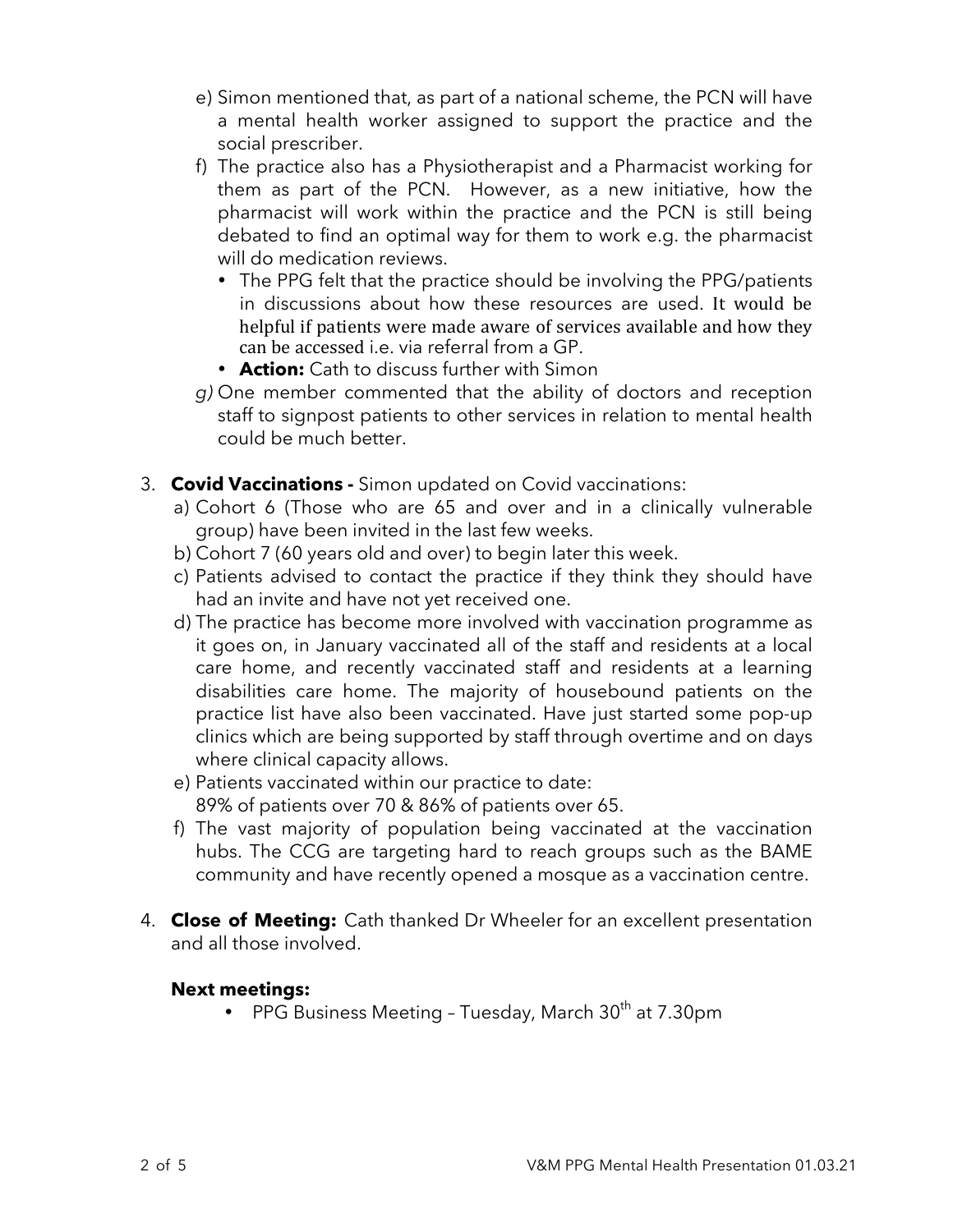#### Appendix 1. Dr Wheelers presentation









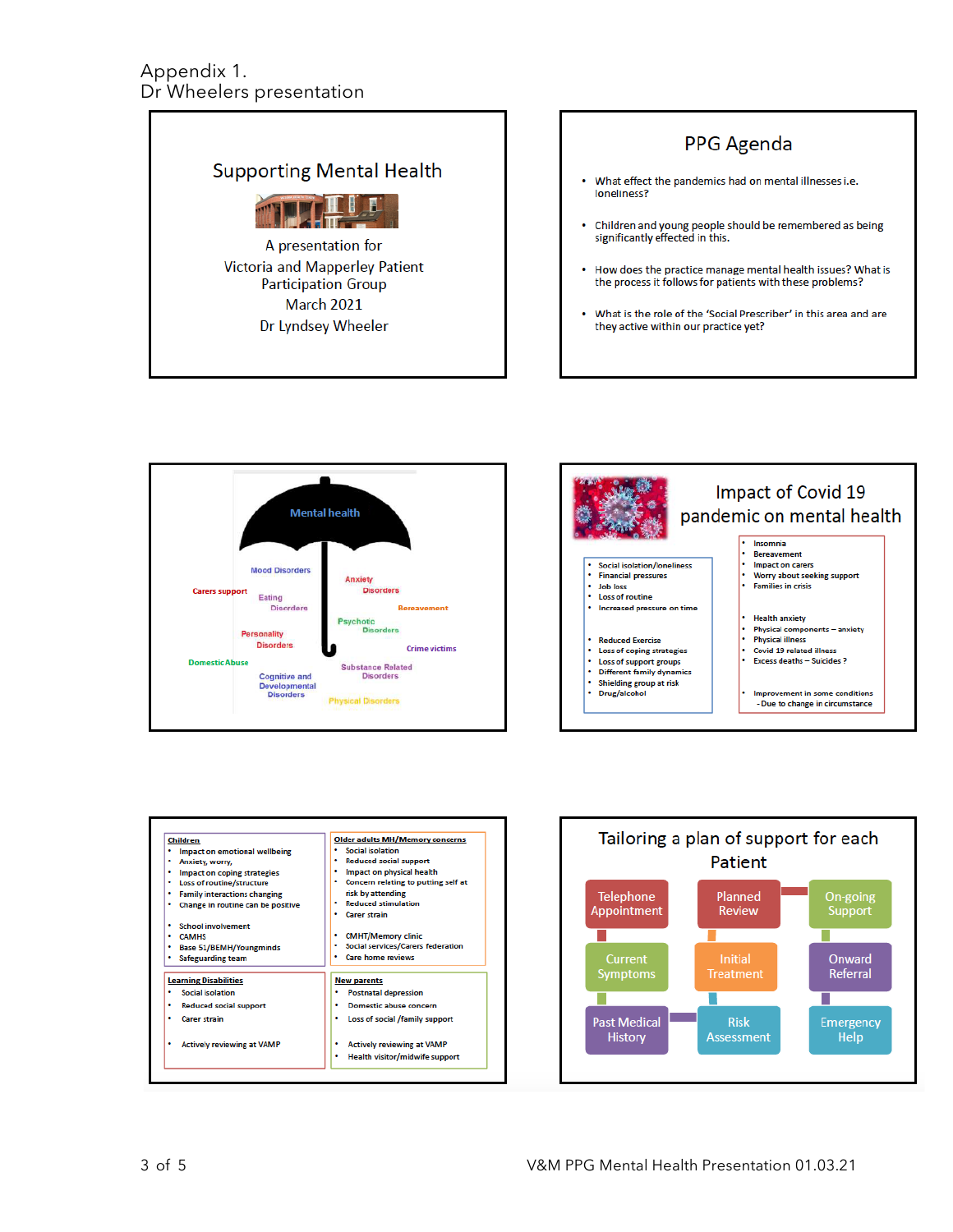



| <b>VAMP Website Updates</b>                                                                                                                                                                                 |                                                                                                                                                                           |
|-------------------------------------------------------------------------------------------------------------------------------------------------------------------------------------------------------------|---------------------------------------------------------------------------------------------------------------------------------------------------------------------------|
| <b>Mental health resources</b>                                                                                                                                                                              | Oriolier the following weblink for the self-oriental ferm                                                                                                                 |
|                                                                                                                                                                                                             | Self Believal (There PIS)                                                                                                                                                 |
| <b>Honor books</b> encourage                                                                                                                                                                                | The following subdistic test photoe way useful                                                                                                                            |
| The ancorporation the pacture has also to colorsony poleral memorically, of all app. We have<br>looked stratest in multiplierity adults, someonough county with automated learning difficulties, exceeds in | просурованных мнен, мнен члав сывесствую технологию дологи таких васил                                                                                                    |
| as abust a telebracing and new panels.<br>Authors, if you are better over over estuardes with you week! both h, we are in her from you. The                                                                 | DESCRIPTIONS INTO THE REAL PROPERTY.                                                                                                                                      |
| hare that rowlind the belowing neourse: heighel in supporting routses.                                                                                                                                      | одосудоводных хорошоскующие необхода поэми-рази;                                                                                                                          |
| <b>ABOV</b>                                                                                                                                                                                                 | <b>Trangement</b>                                                                                                                                                         |
| Table of severity including compelling and CRT can be a compelled Lat's Table Wellstree English-<br><b>MARINER HAT THEFT YES</b>                                                                            | <b>Barr</b> fa                                                                                                                                                            |
| Let's Talk Wellbang                                                                                                                                                                                         | lines you works with your grown decayed in 15,000 effect counterfling and a sange of youge course and<br>activities. There is late of information about self-referred at- |
| <b>Thomas (Estat scientists)</b>                                                                                                                                                                            | Young Dopla's Duntity   Base 31   Noticegham                                                                                                                              |
| Enal: lessales enteghanghamilicatuale                                                                                                                                                                       | Their contact member is line; (cyligida)                                                                                                                                  |
| Of faller the following suddist; for the self-index artists                                                                                                                                                 | Astronomiani Dentena Zenin Peuth teurs Mettechen (XIMT)                                                                                                                   |
| Let Call/Priling - Satispher Dig and Larry Service particular distribution of a 40                                                                                                                          | SEPM merkits support poung prospicant children with behavioural, emotional and mercal boatth needs.<br>This patiewer is the people where                                  |
| Imaget Olandi Accord Kontractions                                                                                                                                                                           |                                                                                                                                                                           |
| Dhone more seasofts                                                                                                                                                                                         | . Depart with coveres about their bahavious, amotional wellbeing or mercal boat to<br>a Depart with origins about possible JS3 or JJPE)                                   |
| Of faller the following varieties for the self-independent                                                                                                                                                  | · Are replicated with a NFS Northerland lite GP                                                                                                                           |
| Nekleybarn - Jenight Healthcare                                                                                                                                                                             | - An april e so 6 checerivos examb aprocho aprofita when the teer, person has an Education, Basith<br>and Cost Plans (1907)).                                             |
| <b>Tower 27%</b>                                                                                                                                                                                            | Their connect number is story festivered and a self-oriental form is available at:                                                                                        |
| Those much is play                                                                                                                                                                                          | 545-referral to GARES : Behavioural & Experient Hallth Team Link Lion - Vontigdam/On Discours                                                                             |